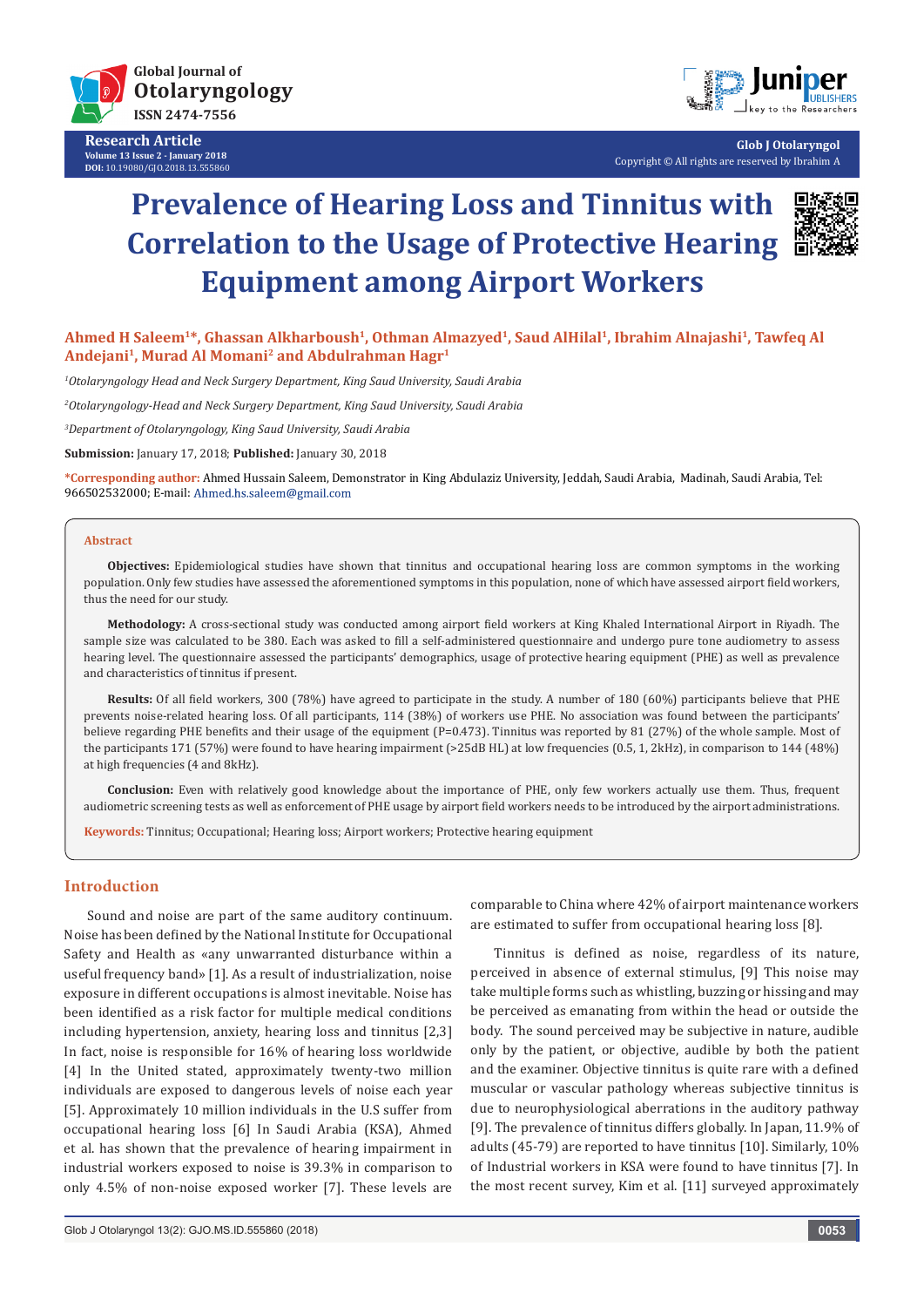twenty thousand adults aged between 20 and 98 and identified a prevalence of 20.7%, of which 31% reported that they were annoyed by the noise during their daily life [11].

The study results showed that females were at a higher risk of developing tinnitus and that patients with depression are twice as likely to develop tinnitus when compared to the rest of the population. Other defined risk factors included, smoking, dyslipidemia, age and different systemic chronic diseases such as Rheumatoid arthritis and thyroid diseases [11]. In Saudi Arabia, only few studies have assessed the prevalence of hearing loss and tinnitus in the working population, none of which have assessed airport workers. We hope that our study can shed light on this topic in our community and provide feedback regarding possible educational programs or screening strategies, if needed, directed towards this population.

# **Methods**

#### **Ethical statement**

The study protocol was approved by the institutional review board of King Saud University. The study was conducted in accordance with the Declaration of Helsinki. Informed consent was attained from all participants prior to their inclusion in this study.

# **Study design**

A quantitative observational cross-sectional study

#### **Subjects**

King Khalid International Airport is the largest airport in the kingdom of Saudi Arabia with a total of 900 Airport Field Workers (AFWs) distributed across 3 departments: maintenance, transportation and cargo and is located in the capital city, Riyadh. In this cross-sectional study, we targeted all AFW working at King Khalid International Airport in the year 2016 to assess the prevalence of hearing Loss and tinnitus, and to correlate them with the use of protective hearing equipment. All AFWs included in this study have underwent a pre-employment baseline audiometry screening. Inclusion criteria included all AFWsat King Khalid International Airport. Exclusion criteria included refusal to participate.

### **Sample size**

According to the airport administration office there were 900AFWs (Total population). Because fewstudies have assessed the prevalence of tinnitus among aircraft workers in the Middle East, we assumed that 50% currently suffer from tinnitus to achieve the maximum sample size. We considered a margin of error of 5%, with a 95% confidence level. By using the standard sample size formula for a single proportion:

N = Z2αP (1-P)/d2

N: Sample size

d: Margin of error.

**Zα:** A normal deviate reflects the type I error and is equal to 1.96 for 95% confidence level

Sample size was calculated to be 384.

#### **Data collection tools**

A self-administered questionnaire was used to assess the study's objectives. Due to the study's multiethnic population, both English and Arabic languages of the questionnaire was used. The questionnaire was composed of 3 main parts. Part 1 assesses participants' demographics in terms of age, gender, nationality, educational status, years spent at the airport and usage of protective hearing equipment (PHE). Part 2 of the questionnaire addresses the prevalence of tinnitus and its characteristics. Presence or absence of tinnitus was determined by the following question «In the past 12 months, have you noticed any buzzing, ringing or any other form of noise in the absence of any external sound?». Tinnitus severity was assessed using a subjective scale of «mild», «moderate», or «severe» as well as its impact on sleep. Part 3 included formal audiometric testing. The testing took place in a secluded room approximately 0.5km from runway to minimize interfering background noise. For the purpose of this study, hearing loss was divided into low (0.5, 1, and 2kHz) and high frequency (4 and 8kHz). A hearing loss of mild corresponded to hearing difficulties between (≥25 and ≤40dB), moderate (40-55dB) and severe (>55dB).

#### **Statistical analysis**

Pilot study was conducted on the first week on 10 employees to assess the clarity of the questionnaire, time needed for data analysis as well as data cleaning. Categorical variables were reported as percentage while continuous variable was reported for means and standard deviation. Chi-square test was used to compare the participants'belief regarding PHE benefits and their usage of the equipment. The results were considered statistically significant if P≤0.05. SPSS software version 21.0(41) was used for further analysis of data.

#### **Results**

### **Demographics**

Three hundred airport workers responded to the survey yielding a response rate of 78%. Our population consisted of male participants exclusively, as there are no female airport field workers in Saudi Arabia. Participants were of Saudi nationality (68%), high-school graduates (38%), aged between 30-39(37%), and are current smokers (45%). The demographics are summarized in (Table 1). In regards to years spent working in the airport: 40.3% of the respondents had worked at the airport for more than 10 years, 24% of the respondents had been employed for 1 to 3 years, 17.3% of the respondents had worked at the airport for 4 to 6 years; 11.7% of the respondents

P: Proportion.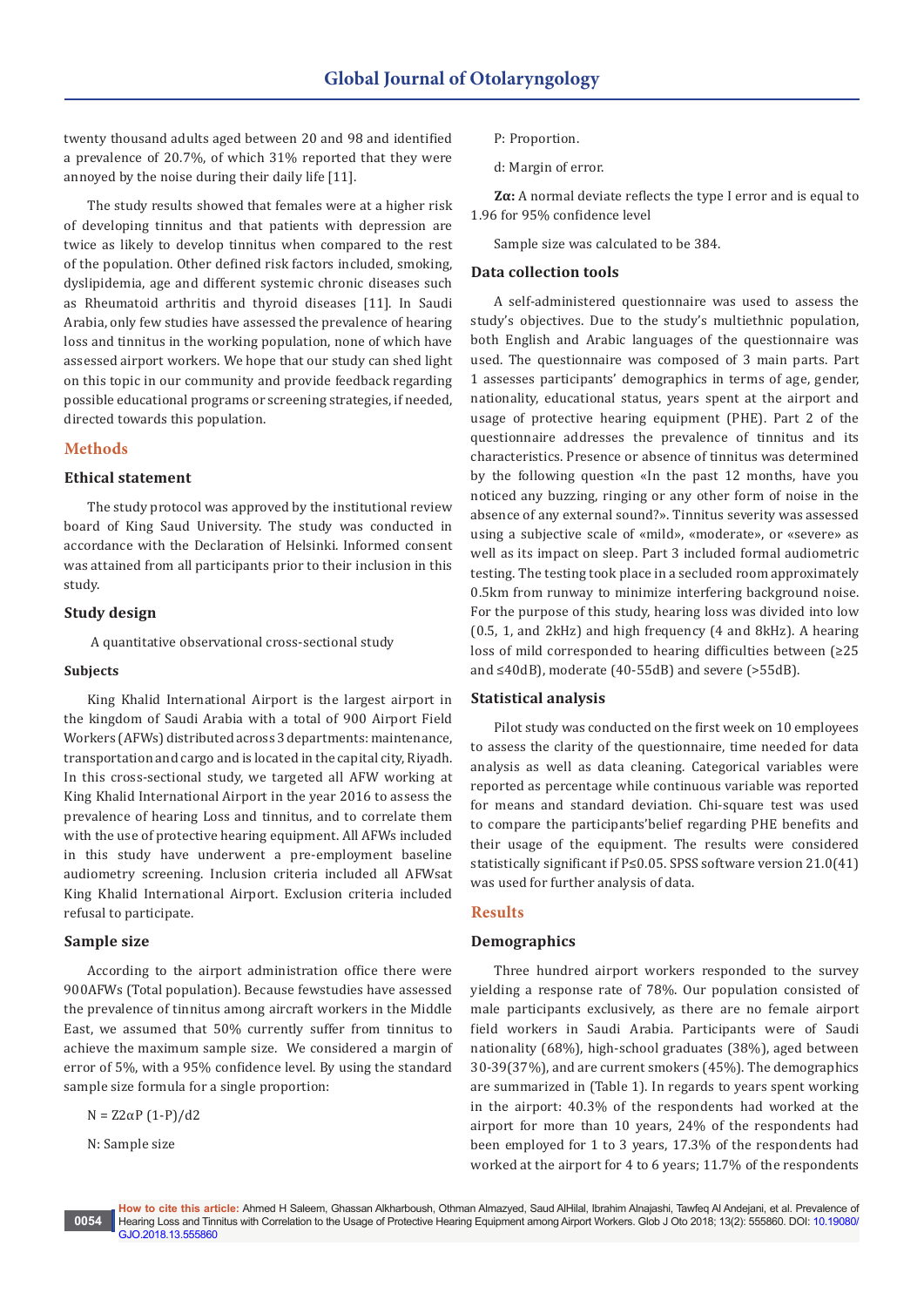had worked at the airport for 7 to 9 years; and only 6.7% of the respondents had worked at the airport for less than 1 year.

**Table 1:** Demographics.

| Age                     | Percent |  |
|-------------------------|---------|--|
| >20                     | 1.0%    |  |
| 20 to 29                | 33.3%   |  |
| 30 to 39                | 36.7%   |  |
| 40 to 49                | 20.0%   |  |
| 50 to 59                | 8.75    |  |
| 60 to 69                | 0.3%    |  |
| >70                     | 1.0%    |  |
| <b>Education Status</b> | Percent |  |
| High School             | 38.3%   |  |
| Diploma                 | 34.3%   |  |
| Bachelor                | 24.3%   |  |
| Masters                 | 3.0%    |  |
| Total                   | 100%    |  |
| <b>Smoking Status</b>   | Percent |  |
| <b>Current Smoker</b>   | 44.6%   |  |
| Former Smoker           | 17.7%   |  |
| Never Smoked            | 37.7%   |  |

# **Usage of protective hearing equipment**

Only 38% of surveyed sample reported using PHE during work, of whom: 50% use PHE for 1-3 hours/day, 27% use it for 4-6 hours, 13% use it for 7-9 hours and only 10% reported using PHE all throughout their work shift. Furthermore, our survey shows that only 58% of our sample believe that PHE preventhearing loss. Only 45% believe that PHE prevent tinnitus.

# **Prevalence and characteristic tinnitus**

Tinnitus was reported by 27% of population. In most cases, tinnitus was bilateral (61%) and did not cause any difficulties in sleep (67%). Tinnitus reportedly affected right ear in 19%, left ear in 22% and was bilaterally in 59%. Only 20% of those affected by tinnitus sought medical attention.

# **Pure tone audiometry**

In the low frequency group (0.5, 1.2kHz), a total of 43 participants were found to have some degree of hearing loss, most of whom (79%) was measured at mild. In regards to high frequency hearing loss(4 and 8kHz), 36 participants were found to have some degree of hearing loss, most of whom (50%) was measured also at mild. Across all frequencies, 32 participants were found to have variable degree of hearing loss most of whom (69%) was measured also at mild. These results are summarized

in (Table 2). Possible risk factors for hearing loss were also assessed. The results of which are summarized in (Table 3).

**Table 2:** Audiometry Results

|                                         | Threshold average (dB HL) n (%)             |                                           |                                            |  |
|-----------------------------------------|---------------------------------------------|-------------------------------------------|--------------------------------------------|--|
| Presence and<br><b>Degree</b>           | Low<br><b>Frequency</b><br>$(0.5, 1.2$ kHz) | High<br><b>Frequency</b> (4<br>and 8 kHz) | All frequency<br>(0.5, 1.2.4.8,<br>$kHz$ ) |  |
| No impairment<br>(<25 dB HL)            | 257 (85.7)                                  | 268 (89.4)                                | 265 (88.3)                                 |  |
| $\geq$ 25 and $\leq$ 40<br>(mild)       | 34(11.3)                                    | 18(6.0)                                   | 22(7.3)                                    |  |
| $<$ 40 and $\leq$ 55<br>(moderate)      | 5(1.7)                                      | 9(3.0)                                    | 7(2.3)                                     |  |
| >55 (severe)                            | 4(1.3)                                      | 5(1.7)                                    | 4(1.3)                                     |  |
| Total with<br>impairment<br>(≥25 dB HL) | 43(14.3)                                    | 36(12.0)                                  | 32(10.9)                                   |  |

**Table 3:** Possible risk factors for hearing loss.

|                               | <b>Yes</b> | N <sub>o</sub> |
|-------------------------------|------------|----------------|
|                               | Percent    | <b>Percent</b> |
| Ear Injury                    | 5.0%       | 95.0%          |
| Head injury                   | 9.0%       | 91.0%          |
| Exposure to<br>explosions     | 2.3%       | 97.7%          |
| Family history of<br>deafness | 2.0%       | 98.0%          |

# **Discussion**

This study represents the first study to assess the prevalence of tinnitus and hearing loss among AFWs and measuring their compliance in regards to the use of PHE in Saudi Arabia and probably the Middle East. Even though in our study we did not measure the level of noise at the airport field, based on the international and global scales of noise pollution, the maximum dose of environmental noise (140db) a person can receive is by being within 25 meters distance from an airplane take-off [12]. Unfortunately, few studies have been done in Saudi Arabia and the Middle East to evaluate the burden of NIHL and tinnitus in settings with high levels of noise.

# **Usage of protective hearing equipment**

US National Institute for Occupational Safety and Health (NIOSH 1998) noted that effective use of hearing protective devices would reduce the rate of NIHL hearing loss in noiseexposed workers [13]. Previous studies assessing the compliance to PHE among individuals working at places with high levels of noise have generally documented low usage rates [14]. Lusk et al showed that the average usage rates of PHE among 400 construction workers is ranging from 18 to 49% [15]. In the present study, although 60% of the participants believe that PHE prevent hearing loss and 45% believe that they prevent tinnitus, only 38% actually use them. Moreover, no association was found between the participants' believe regarding PHE benefits and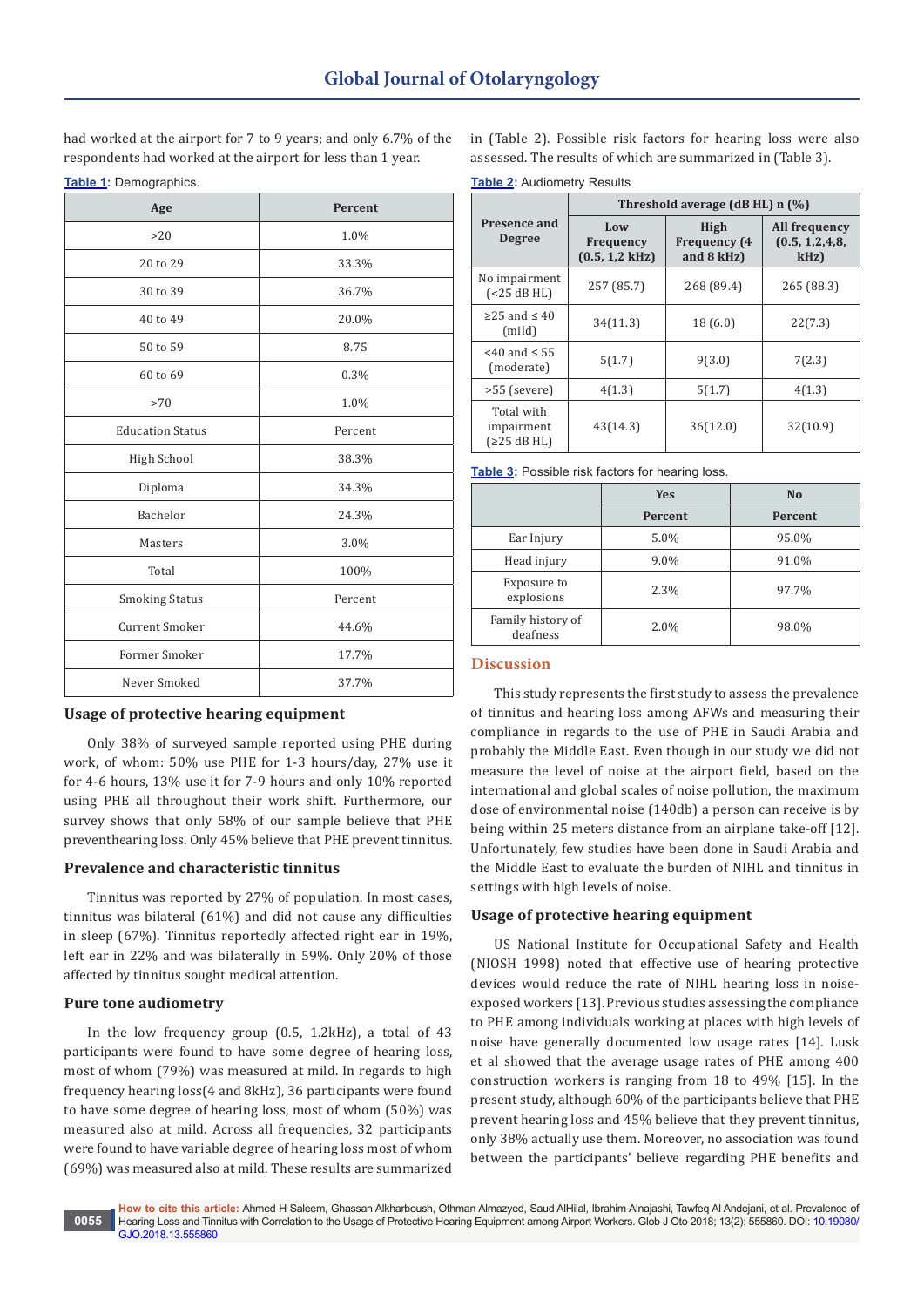their usage of the equipment (P=0.373).

# **Prevalence and characteristic of tinnitus**

Tinnitus is an early warning symptom for NIHL [5]. In a study done at South Korea by Song JB et al. [16] on manufacturing workers (noise exposure group) and design workers (control group) at shipyard, tinnitus prevalence was 24.3% and 3.6% [17]. This study demonstrated the relationship between the high levels of noise and tinnitus.It is worth mentioning that the severity of hearing loss was found to be significantly higher in workers with tinnitus compared to workers without tinnitus in the aforementioned study. In our study, the prevalence of tinnitus was 27% with the majority of the participants (61%) reporting bilateral tinnitus. Conversely, a similar study done in eastern Saudi Arabia demonstrated that the prevalence of tinnitus among 269 industrial workers is 11% [7]. It included workers at steel pipes and the other manufactured air conditioning units. Tinnitus due to noise exposure is drawing less attention than NIHL. Nevertheless, the probability of tinnitus development ought to be taken into consideration in hearing preservation programs for the high association reported between noise exposure and tinnitus.

#### **Pure tone audiometry**

Occupational NIHL hearing lossoccurs among individuals that are exposed to excessive amounts of noise for long durations [18]. In a study done at the Republic of China by Chen TJ et al. [8] on 112 airport employees, the prevalence of high-frequency hearing loss was 41.9%. While at Jomo Kenyatta International Airport in Nairobi, the prevalence of NIHL was 15.3% [18]. Similarly, in the present study done at King Khalid international airport, the prevalence of NIHL was found to be 12%. Several factor can contribute the the disparity of the aforementioned results including duration of exposure to noise as well as the compliance to the PHE. That is concerning NIHL among airport workers. On the other hand, a fair percentage of studies have been published in the literature to assess NIHL among workers exposed to high levels of noise. One of which is a study done in Saudi Arabia by Ahmed et al involving 259 industrial workers (one manufactured steel pipes and the other is air conditioning unit) found that the prevalence of high frequency hearing loss is 65.6%. Nevertheless, the usage of PHE or the duration of exposure to noise were not documented [7]. In addition, a periodic annual audiometric examination in Taiwan done by Wu TN et al on a large number of noise exposed workers (9,535) showed that a total of 3,216 (34.0%) workers were found to have NIHL. In our target population, we found that the airport administration does encourage AFW do undergo an annual audiometric screening; although there was no official surveillance system to screen for NIHL among AFW.

#### **Conclusion**

Even with relatively good knowledge about the importance of PHE, only few workers actually use them. Thus, frequent audiometric screening tests as well as enforcement of PHE usage by airport field workers needs to be introduced by the airport administrations.

#### **References**

- 1. NIOSH (1991) Noise-induced loss of hearing. Cincinnati, OH, National Institute for Occupational Safety and Health.
- 2. [Jarup L, Babisch W, Houthuijs D, Pershagen G, Katsouyanni K, et al.](https://www.ncbi.nlm.nih.gov/pmc/articles/PMC2265027/)  [\(2008\) Hypertension and exposure to noise near airports: the HYENA](https://www.ncbi.nlm.nih.gov/pmc/articles/PMC2265027/)  [study. Environ Health Persp 116: 329-333](https://www.ncbi.nlm.nih.gov/pmc/articles/PMC2265027/)
- 3. [Beutel ME, Junger C, Klein EM, Wild P, Lackner K et al. \(2016\) Noise](https://www.ncbi.nlm.nih.gov/pubmed/27195894)  [annoyance is associated with depression and anxiety in the general](https://www.ncbi.nlm.nih.gov/pubmed/27195894)  [population-the contribution of aircraft noise. PLoS One 11\(5\):](https://www.ncbi.nlm.nih.gov/pubmed/27195894)  [e0155357.](https://www.ncbi.nlm.nih.gov/pubmed/27195894)
- 4. [Tak S, Davis RR, Calvert GM \(2009\) Exposure to hazardous workplace](https://www.ncbi.nlm.nih.gov/pubmed/19267354)  [noise and use of hearing protection devices among US workers-](https://www.ncbi.nlm.nih.gov/pubmed/19267354)[NHANES. Am J Ind Med 52: 358-371.](https://www.ncbi.nlm.nih.gov/pubmed/19267354)
- 5. [Nelson DI, Nelson RY, Concha-Barrientos M, Fingerhut M \(2005\) The](https://www.ncbi.nlm.nih.gov/pubmed/16299704)  [global burden of occupational noise-induced hearing loss. Am J Ind](https://www.ncbi.nlm.nih.gov/pubmed/16299704)  [Med 48\(6\): 446-458.](https://www.ncbi.nlm.nih.gov/pubmed/16299704)
- 6. [Petersen R \(2017\) Centre for Disease Control. Breastfeed Med](https://www.ncbi.nlm.nih.gov/pubmed/288173086-%20petersen%20R%20(2017)%20Centre%20for%20Disease%20Control.%20Breastfeed%20Med%2012(8):465-467%20Available%20from%20http:/www.cdc.gov/niosh/topics/noise/stats.html)  [12\(8\):465-467.](https://www.ncbi.nlm.nih.gov/pubmed/288173086-%20petersen%20R%20(2017)%20Centre%20for%20Disease%20Control.%20Breastfeed%20Med%2012(8):465-467%20Available%20from%20http:/www.cdc.gov/niosh/topics/noise/stats.html)
- 7. [Ahmed HO, Dennis JH, Badran O, Ismail M, Ballal SG, et al. \(2001\)](https://www.ncbi.nlm.nih.gov/pubmed/11418087)  [Occupational noise exposure and hearing loss of workers in two plants](https://www.ncbi.nlm.nih.gov/pubmed/11418087)  [in Eastern Saudi Arabia. Annals Occup Hyg 45\(5\): 371-380](https://www.ncbi.nlm.nih.gov/pubmed/11418087).
- 8. [Chen TJ, Chiang HC, Chen SS \(1992\) Effects of aircraft noise on hearing](https://www.ncbi.nlm.nih.gov/pubmed/1619492)  [and auditory pathway function of airport employees. J Occup Med](https://www.ncbi.nlm.nih.gov/pubmed/1619492)  [34\(6\): 613-9.](https://www.ncbi.nlm.nih.gov/pubmed/1619492)
- 9. [Han BI, Lee HW, Kim TY, Lim JS, Shin KS \(2009\) Tinnitus: characteristics,](https://www.ncbi.nlm.nih.gov/pmc/articles/PMC2686891/)  [causes, mechanisms, and treatments. J Clin Neurol 5: 11-19.](https://www.ncbi.nlm.nih.gov/pmc/articles/PMC2686891/)
- 10. [Fujii K, Nagata C, Nakamura K, Kawachi T, Takatsuka N et al. \(2011\)](https://www.ncbi.nlm.nih.gov/pubmed/21646745)  Prevalence of tinnitus in community dwelling Japanese adults. J [Epidemiol 21: 299-304.](https://www.ncbi.nlm.nih.gov/pubmed/21646745)
- 11. [Kim HJ, Lee HJ, An SY, Sim S, Park B et al., \(2015\) Analysis of the](https://www.ncbi.nlm.nih.gov/pubmed/26020239)  [Prevalence and Associated Risk Factors of Tinnitus in Adults. PLoS](https://www.ncbi.nlm.nih.gov/pubmed/26020239)  [One 10\(5\): e0127578.](https://www.ncbi.nlm.nih.gov/pubmed/26020239)
- 12. [Yuen FK \(2014\) A vision of the environmental and occupational noise](https://www.ncbi.nlm.nih.gov/pubmed/25387540)  [pollution in Malaysia. Noise Health 16\(73\): 427-36.](https://www.ncbi.nlm.nih.gov/pubmed/25387540)
- 13. [NIOSH \(1998\) Criteria for a Recommended Standard: Occupational](https://www.researchgate.net/publication/241197604_NIOSH_Criteria_for_a_Recommended_Standard_Occupational_Noise_Exposure_Revised_Criteria_1998)  [Noise Exposure. Revised Criteria National Institute for Occupational](https://www.researchgate.net/publication/241197604_NIOSH_Criteria_for_a_Recommended_Standard_Occupational_Noise_Exposure_Revised_Criteria_1998)  [Safety and Health, Cincinnati.](https://www.researchgate.net/publication/241197604_NIOSH_Criteria_for_a_Recommended_Standard_Occupational_Noise_Exposure_Revised_Criteria_1998)
- 14. [Edelson J, Neitzel R, Meischke H, et al., \(2009\) Predictors of Hearing](https://academic.oup.com/annweh/article/53/6/605/175496)  [Protection Use in Construction Workers. Annals of Occupational](https://academic.oup.com/annweh/article/53/6/605/175496)  [Hygiene 53\(6\): 605-615.](https://academic.oup.com/annweh/article/53/6/605/175496)
- 15. [Lusk SL, Kerr MJ, Kauffman SA \(1998\) Use of hearing protection and](https://experts.umn.edu/en/publications/use-of-hearing-protection-and-perceptions-of-noise-exposure-and-h)  [perceptions of noise exposure and hearing loss among construction](https://experts.umn.edu/en/publications/use-of-hearing-protection-and-perceptions-of-noise-exposure-and-h)  [workers. Am IndHygAssoc J 59: 466-70.](https://experts.umn.edu/en/publications/use-of-hearing-protection-and-perceptions-of-noise-exposure-and-h)
- 16. Song JB, Kim BK (2002) Prevalence and characteristics of tinnitus in noise exposed workers. Occup Health 6:16-28.
- 17. [Anino JO, Afullo A, Otieno F \(2010\) Occupational noise-induced](https://www.ncbi.nlm.nih.gov/pubmed/23057256)  [hearing loss among workers at Jomo Kenyatta International Airport,](https://www.ncbi.nlm.nih.gov/pubmed/23057256)  [Nairobi. East Afr Med J 87\(2\): 49-57.](https://www.ncbi.nlm.nih.gov/pubmed/23057256)
- 18. [Wu TN, Liou SH, Shen CY, Hsu CC, Chao SL et al. \(1998\) Surveillance of](https://www.ncbi.nlm.nih.gov/pubmed/9465355)  [noise-induced hearing loss in Taiwan, ROC: a report of the PRESS-NHL](https://www.ncbi.nlm.nih.gov/pubmed/9465355)  [results. Prev Med 27\(1\): 65-69.](https://www.ncbi.nlm.nih.gov/pubmed/9465355)